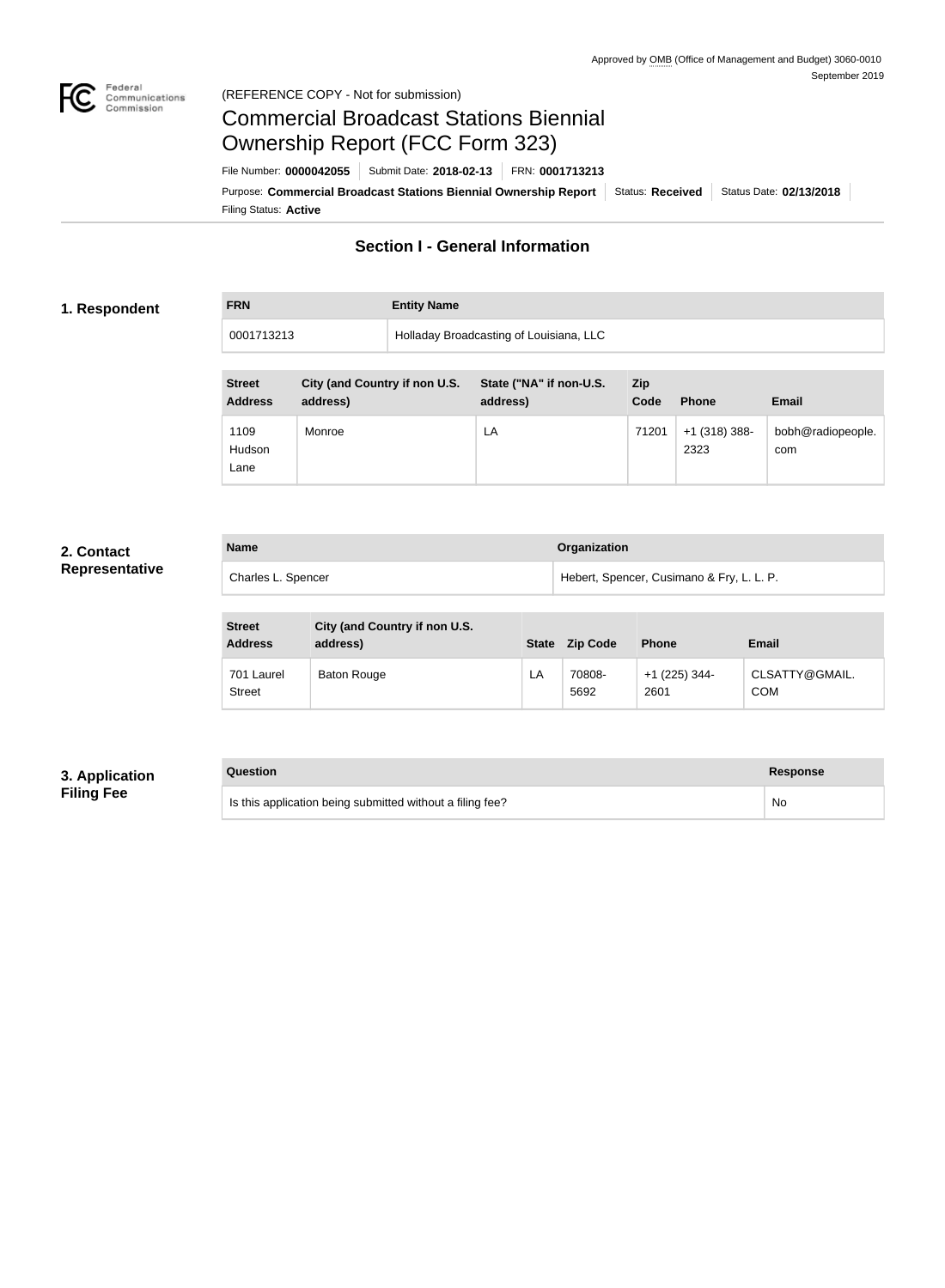| <b>Fees</b> | <b>Application Type</b> | <b>Form Number</b> | <b>Fee Code</b> | Quantity | <b>Fee Amount</b> | <b>Subtotal</b> |
|-------------|-------------------------|--------------------|-----------------|----------|-------------------|-----------------|
|             | Biennial                | Form 323           | <b>MAR</b>      |          | 85                | \$630.00        |
|             |                         |                    |                 |          | Total             | \$630.00        |

## **4. Nature of Respondent**

| (a) Provide the following information about the Respondent: |                           |  |
|-------------------------------------------------------------|---------------------------|--|
| <b>Relationship to stations/permits</b>                     | Licensee                  |  |
| <b>Nature of Respondent</b>                                 | Limited liability company |  |

**(b) Provide the following information about this report:**

| <b>Purpose</b> | Biennial                                                                                                                                                                               |
|----------------|----------------------------------------------------------------------------------------------------------------------------------------------------------------------------------------|
| "As of" date   | 10/01/2017                                                                                                                                                                             |
|                | When filing a biennial ownership report or validating<br>and resubmitting a prior biennial ownership report, this<br>date must be Oct. 1 of the year in which this report is<br>filed. |

#### **5. Licensee(s) and Station(s)**

#### **Respondent is filing this report to cover the following Licensee(s) and station(s):**

| Licensee/Permittee Name                 | <b>FRN</b> |
|-----------------------------------------|------------|
| Holladay Broadcasting of Louisiana, LLC | 0001713213 |

| Fac. ID No. | <b>Call Sign</b> | <b>City</b>      | <b>State</b> | <b>Service</b> |
|-------------|------------------|------------------|--------------|----------------|
| 5370        | <b>WBBV</b>      | <b>VICKSBURG</b> | <b>MS</b>    | <b>FM</b>      |
| 10865       | <b>KLIP</b>      | <b>MONROE</b>    | LA           | <b>FM</b>      |
| 27468       | <b>KRVV</b>      | <b>BASTROP</b>   | LA           | <b>FM</b>      |
| 35249       | <b>KMLB</b>      | <b>MONROE</b>    | LA           | AM             |
| 48632       | KJLO-FM          | <b>MONROE</b>    | LA           | <b>FM</b>      |
| 48976       | <b>KMVX</b>      | <b>MONROE</b>    | LA           | FM             |
| 60001       | <b>KLSM</b>      | <b>TALLULAH</b>  | LA           | FM             |
| 87167       | <b>KRJO</b>      | <b>MONROE</b>    | LA           | AM             |
| 93098       | <b>K259CU</b>    | <b>BASTROP</b>   | LA           | <b>FX</b>      |
| 142407      | <b>K289CG</b>    | <b>HOUMA</b>     | LA           | <b>FX</b>      |
| 183340      | <b>KSBU</b>      | <b>DELTA</b>     | LA           | <b>FM</b>      |

## **Section II – Biennial Ownership Information**

**1. 47 C.F.R. Section 73.3613 and Other Documents**

Licensee Respondents that hold authorizations for one or more full power television, AM, and/or FM stations should list all contracts and other instruments set forth in 47 C.F.R. Section 73.3613(a) through (c) for the facility or facilities listed on this report. In addition, attributable Local Marketing Agreements (LMAs) and attributable Joint Sales Agreements (JSAs) must be disclosed by the licensee of the brokering station on its ownership report. If the agreement is an attributable LMA, an attributable JSA, or a network affiliation agreement, check the appropriate box. Otherwise, select "Other." Non-Licensee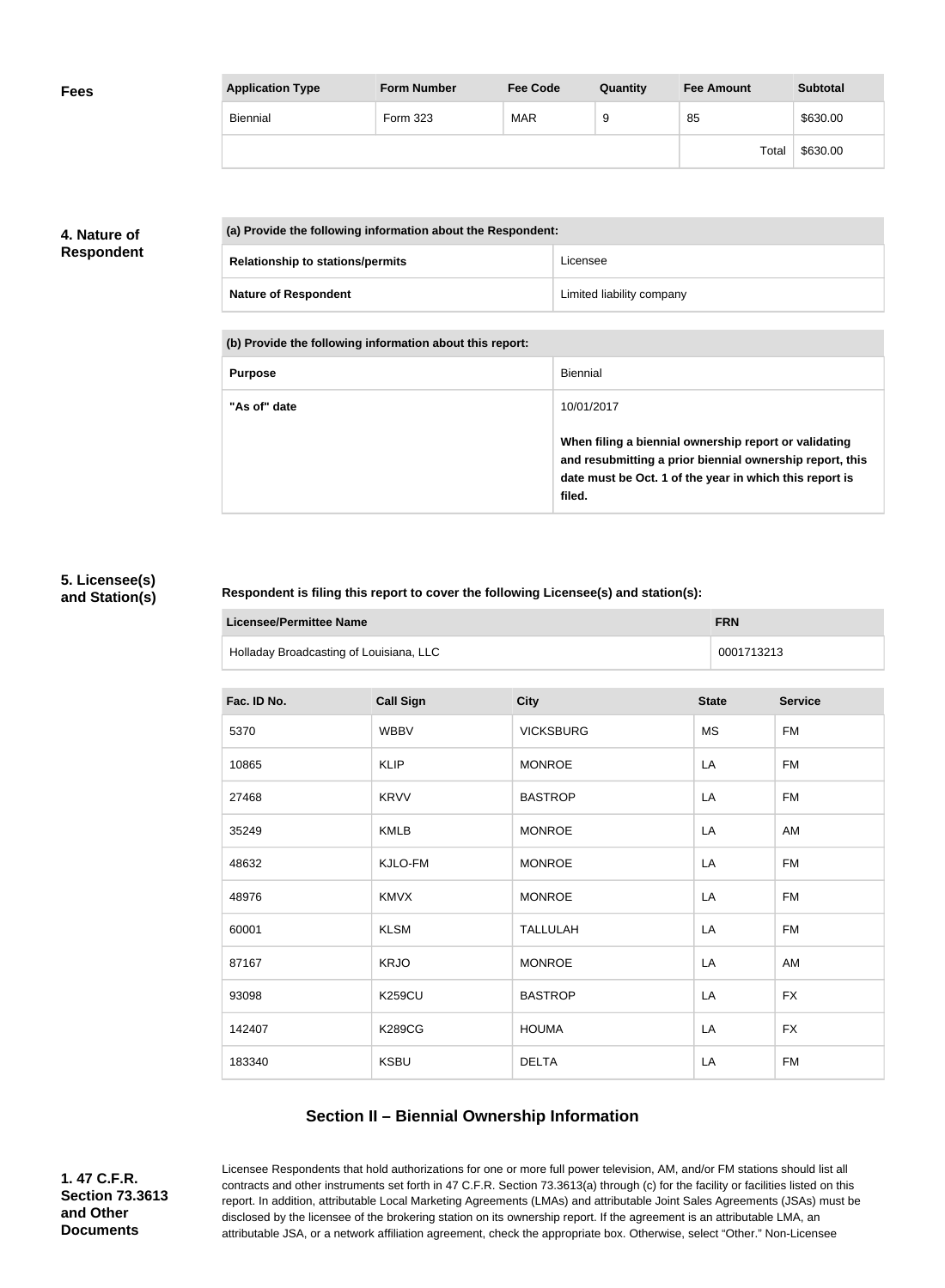Respondents, as well as Licensee Respondents that only hold authorizations for Class A television and/or low power television stations, should select "Not Applicable" in response to this question.

| <b>Document Information</b>                     |                                                         |  |
|-------------------------------------------------|---------------------------------------------------------|--|
| Description of contract or instrument           | Limited Liability Company Agreement                     |  |
| Parties to contract or instrument               | <b>Organizational Document</b>                          |  |
| Date of execution                               | 12/2003                                                 |  |
| Date of expiration                              | No expiration date                                      |  |
| <b>Agreement type</b><br>(check all that apply) | Other<br><b>Agreement Type: Organizational Document</b> |  |

#### **Document Information**

| Description of contract or instrument           | Note and Security Agreement                                 |
|-------------------------------------------------|-------------------------------------------------------------|
| Parties to contract or instrument               | Origin Bank                                                 |
| Date of execution                               | 05/2013                                                     |
| Date of expiration                              | 01/2019                                                     |
| <b>Agreement type</b><br>(check all that apply) | Other<br><b>Agreement Type: Note and Security Agreement</b> |

#### **2. Ownership Interests**

**(a)** Ownership Interests. This Question requires Respondents to enter detailed information about ownership interests by generating a series of subforms. Answer each question on each subform. The first subform listing should be for the Respondent itself. If the Respondent is not a natural person, also list each of the officers, directors, stockholders, non-insulated partners, non-insulated members, and any other persons or entities with a direct attributable interest in the Respondent pursuant to the standards set forth in 47 C.F.R. Section 73.3555. (A "direct" interest is one that is not held through any intervening companies or entities.) List each interest holder with a direct attributable interest in the Respondent separately.

Leave the percentage of total assets (Equity Debt Plus) field blank for an interest holder unless that interest holder has an attributable interest in the Respondent solely on the basis of the Commission's Equity Debt Plus attribution standard, 47 C.F.R. Section 73.3555, Note 2(i).

In the case of vertical or indirect ownership structures, list only those interests in the Respondent that also represent an attributable interest in the Licensee(s) for which the report is being submitted.

Entities that are part of an organizational structure that includes holding companies or other forms of indirect ownership must file separate ownership reports. In such a structure do not report, or file a separate report for, any interest holder that does not have an attributable interest in the Licensee(s) for which the report is being submitted.

Please see the Instructions for further detail concerning interests that must be reported in response to this question.

The Respondent must provide an FCC Registration Number for each interest holder reported in response to this question. Please see the Instructions for detailed information and guidance concerning this requirement.

| the contract of the contract of the contract of the contract of the contract of the contract of the contract of |                                         |                  |  |
|-----------------------------------------------------------------------------------------------------------------|-----------------------------------------|------------------|--|
| <b>FRN</b>                                                                                                      | 0001713213                              |                  |  |
| <b>Entity Name</b>                                                                                              | Holladay Broadcasting of Louisiana, LLC |                  |  |
| <b>Address</b>                                                                                                  | PO Box                                  |                  |  |
|                                                                                                                 | <b>Street 1</b>                         | 1109 Hudson Lane |  |
|                                                                                                                 | <b>Street 2</b>                         |                  |  |
|                                                                                                                 | <b>City</b>                             | Monroe           |  |
|                                                                                                                 | State ("NA" if non-U.S.<br>address)     | LA               |  |
|                                                                                                                 |                                         |                  |  |

#### **Ownership Information**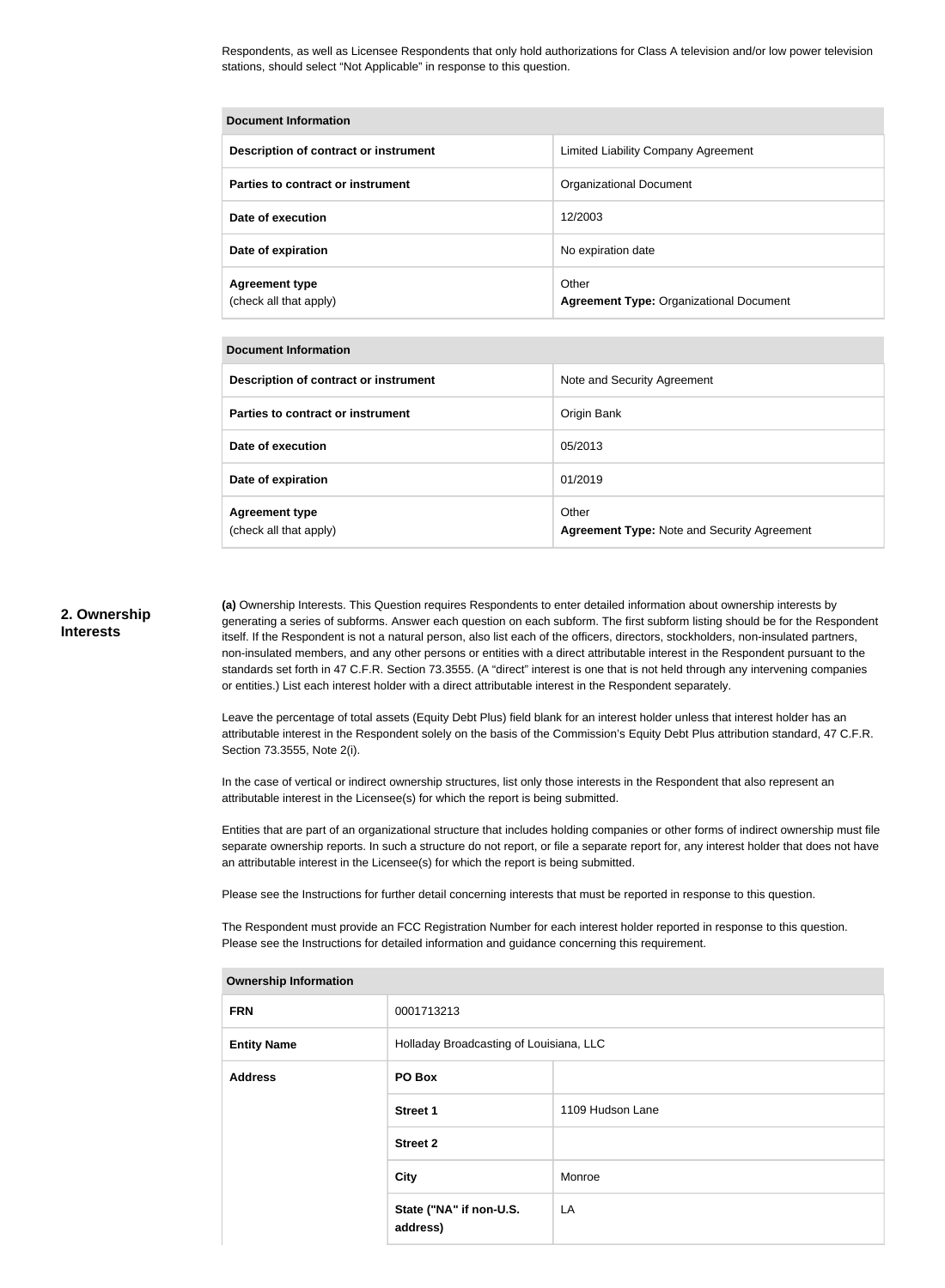|                                                         | <b>Zip/Postal Code</b>                                                               | 71201                |                                   |  |
|---------------------------------------------------------|--------------------------------------------------------------------------------------|----------------------|-----------------------------------|--|
|                                                         | Country (if non-U.S.<br>address)                                                     | <b>United States</b> |                                   |  |
| <b>Listing Type</b>                                     | Respondent                                                                           |                      |                                   |  |
| <b>Positional Interests</b><br>(check all that apply)   | Respondent                                                                           |                      |                                   |  |
| <b>Tribal Nation or Tribal</b><br><b>Entity</b>         | Interest holder is not a Tribal nation or Tribal entity                              |                      |                                   |  |
| <b>Interest Percentages</b><br>(enter percentage values | <b>Voting</b>                                                                        | $0.0\%$              | <b>Jointly Held?</b><br><b>No</b> |  |
| from 0.0 to 100.0)                                      | <b>Equity</b>                                                                        | 0.0%                 |                                   |  |
|                                                         | <b>Total assets (Equity Debt</b><br>Plus)                                            | 0.0%                 |                                   |  |
|                                                         | Does interest holder have an attributable interest in one or more broadcast stations |                      | <b>No</b>                         |  |

**that do not appear on this report?**

| <b>Ownership Information</b>                              |                                                                                             |                        |                            |
|-----------------------------------------------------------|---------------------------------------------------------------------------------------------|------------------------|----------------------------|
| <b>FRN</b>                                                | 0019454339                                                                                  |                        |                            |
| <b>Name</b>                                               | Robert H. Holladay                                                                          |                        |                            |
| <b>Address</b>                                            | PO Box                                                                                      |                        |                            |
|                                                           | <b>Street 1</b>                                                                             | 3731 Andover Cay Blvd. |                            |
|                                                           | <b>Street 2</b>                                                                             |                        |                            |
|                                                           | <b>City</b>                                                                                 | Orlando                |                            |
|                                                           | State ("NA" if non-U.S.<br>address)                                                         | <b>FL</b>              |                            |
|                                                           | <b>Zip/Postal Code</b>                                                                      | 32825                  |                            |
|                                                           | Country (if non-U.S.<br>address)                                                            | <b>United States</b>   |                            |
| <b>Listing Type</b>                                       | Other Interest Holder                                                                       |                        |                            |
| <b>Positional Interests</b><br>(check all that apply)     | LC/LLC/PLLC Member, Owner                                                                   |                        |                            |
| Citizenship, Gender,                                      | <b>Citizenship</b>                                                                          | <b>US</b>              |                            |
| <b>Ethnicity, and Race</b><br><b>Information (Natural</b> | Gender                                                                                      | Male                   |                            |
| Persons Only)                                             | <b>Ethnicity</b>                                                                            | Not Hispanic or Latino |                            |
|                                                           | Race                                                                                        | White                  |                            |
| <b>Interest Percentages</b><br>(enter percentage values   | <b>Voting</b>                                                                               | 100.0%                 | <b>Jointly Held?</b><br>No |
| from 0.0 to 100.0)                                        | <b>Equity</b>                                                                               | 90.0%                  |                            |
|                                                           | <b>Total assets (Equity Debt</b><br>Plus)                                                   | 100.0%                 |                            |
| that do not appear on this report?                        | Does interest holder have an attributable interest in one or more broadcast stations<br>Yes |                        |                            |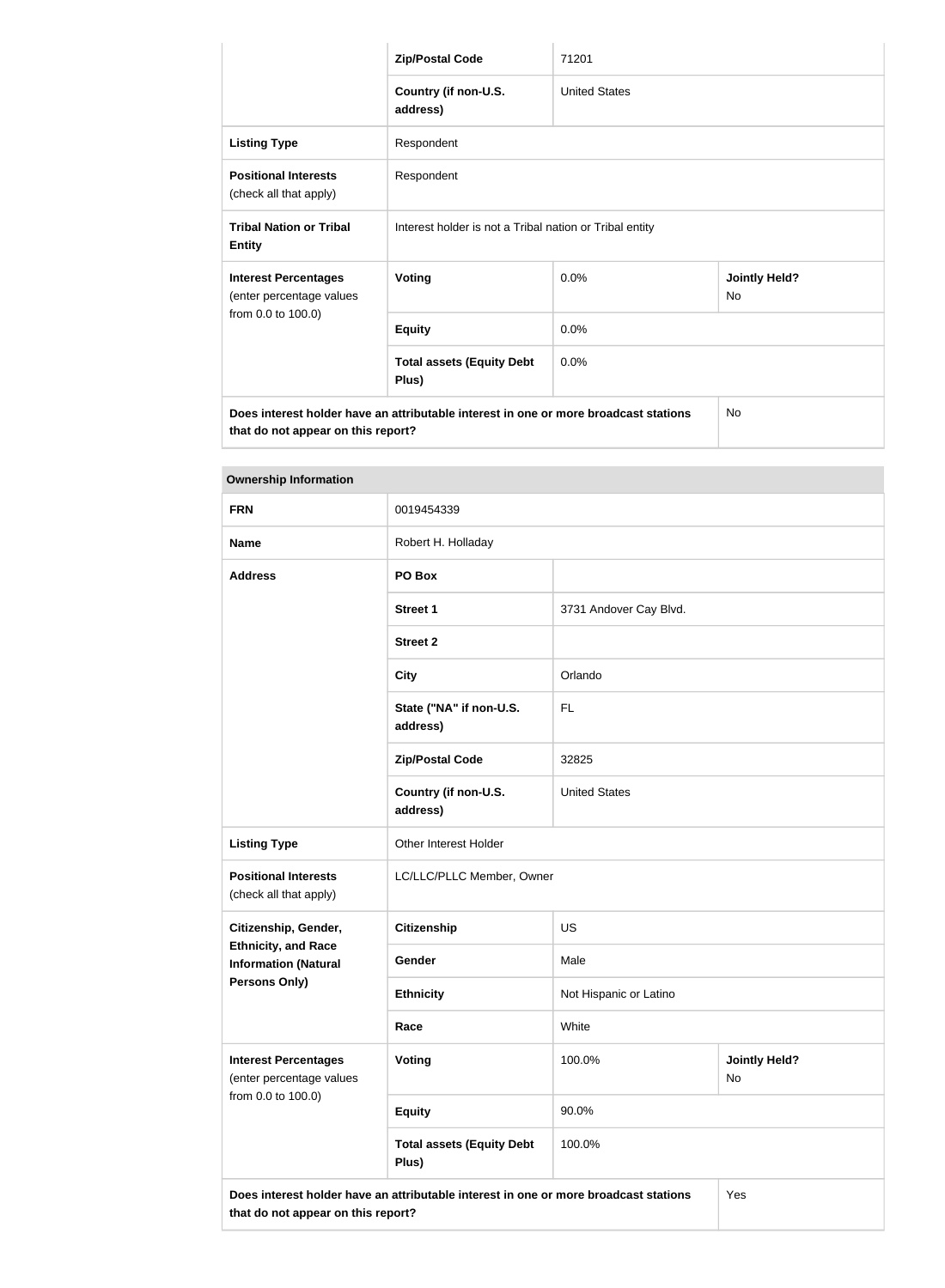| <b>Ownership Information</b>                              |                                                                                            |                        |                            |
|-----------------------------------------------------------|--------------------------------------------------------------------------------------------|------------------------|----------------------------|
| <b>FRN</b>                                                | 2130002492                                                                                 |                        |                            |
| <b>Name</b>                                               | Cynthia Holladay                                                                           |                        |                            |
| <b>Address</b>                                            | PO Box                                                                                     |                        |                            |
|                                                           | <b>Street 1</b>                                                                            | 3009 Hunt Place        |                            |
|                                                           | <b>Street 2</b>                                                                            |                        |                            |
|                                                           | <b>City</b>                                                                                | Monroe                 |                            |
|                                                           | State ("NA" if non-U.S.<br>address)                                                        | LA                     |                            |
|                                                           | <b>Zip/Postal Code</b>                                                                     | 71201                  |                            |
|                                                           | Country (if non-U.S.<br>address)                                                           | <b>United States</b>   |                            |
| <b>Listing Type</b>                                       | Other Interest Holder                                                                      |                        |                            |
| <b>Positional Interests</b><br>(check all that apply)     | Other - Equity Interest Owner                                                              |                        |                            |
| Citizenship, Gender,                                      | <b>Citizenship</b>                                                                         | <b>US</b>              |                            |
| <b>Ethnicity, and Race</b><br><b>Information (Natural</b> | Gender                                                                                     | Female                 |                            |
| <b>Persons Only)</b>                                      | <b>Ethnicity</b>                                                                           | Not Hispanic or Latino |                            |
|                                                           | Race                                                                                       | White                  |                            |
| <b>Interest Percentages</b><br>(enter percentage values   | <b>Voting</b>                                                                              | 0.0%                   | <b>Jointly Held?</b><br>No |
| from 0.0 to 100.0)                                        | <b>Equity</b>                                                                              | 10.0%                  |                            |
|                                                           | <b>Total assets (Equity Debt</b><br>Plus)                                                  | 0.0%                   |                            |
| that do not appear on this report?                        | Does interest holder have an attributable interest in one or more broadcast stations<br>No |                        |                            |
|                                                           |                                                                                            |                        |                            |
|                                                           | (b) Respondent certifies that any interests, including equity, financial, or voting        |                        | Yes                        |

| (b) Respondent certifies that any interests, including equity, financial, or voting | Yes |
|-------------------------------------------------------------------------------------|-----|
| interests, not reported in this filing are non-attributable.                        |     |
| If "No," submit as an exhibit an explanation.                                       |     |
|                                                                                     |     |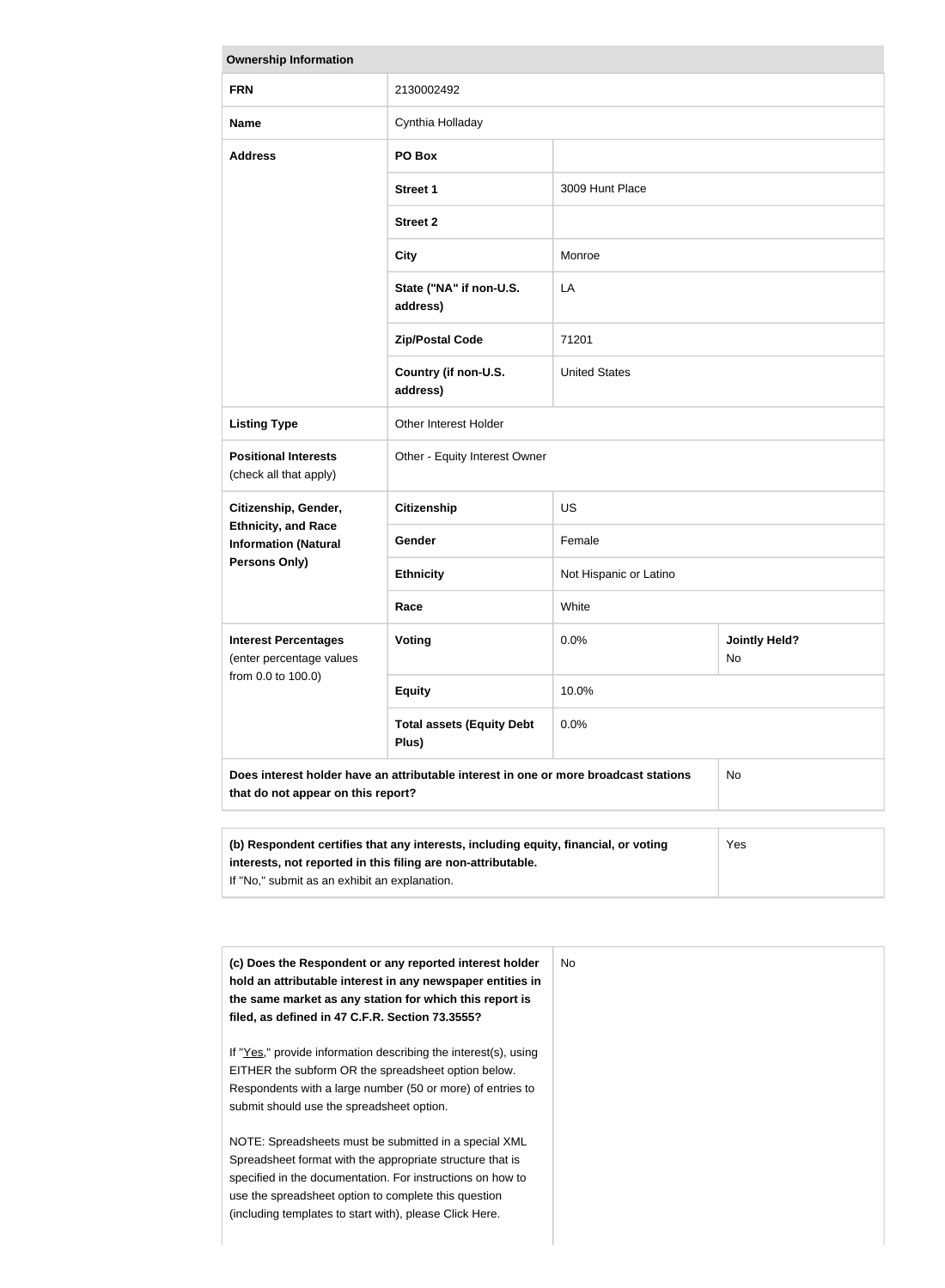| If using the subform, leave the percentage of total assets     |
|----------------------------------------------------------------|
| (Equity Debt Plus) field blank for an interest holder unless   |
| that interest holder has an attributable interest in the       |
| newspaper entity solely on the basis of the Commission's       |
| Equity Debt Plus attribution standard, 47 C.F.R. Section       |
| 73.3555, Note 2(i). If using an XML Spreadsheet, enter "NA"    |
| into the percentage of total assets (Equity Debt Plus) field   |
| for an interest holder unless that interest holder has an      |
| attributable interest in the newspaper entity solely on the    |
| basis of the Commission's Equity Debt Plus attribution         |
| standard.                                                      |
|                                                                |
| The Respondent must provide an FCC Registration Number         |
| for each interest holder reported in response to this          |
| question. Please see the Instructions for detailed information |
| and guidance concerning this requirement.                      |
|                                                                |

**(d) Are any of the individuals listed as an attributable interest holder in the Respondent married to each other or related to each other as parentchild or as siblings?** No

No

If "Yes," provide the following information for each such the relationship.

**(e) Is Respondent seeking an attribution exemption for any officer or director with duties wholly unrelated to the Licensee(s)?**

If "Yes," complete the information in the required fields and submit an Exhibit fully describing that individual's duties and responsibilities, and explaining why that individual should not be attributed an interest.

#### **3. Organizational Chart (Licensees Only)**

Attach a flowchart or similar document showing the Licensee's vertical ownership structure including the Licensee and all entities that have attributable interests in the Licensee. Licensees with a single parent entity may provide a brief explanatory textual Exhibit in lieu of a flowchart or similar document. Licensees without parent entities should so indicate in a textual Exhibit.

#### **Non-Licensee Respondents should select "N/A" in response to this question.**

Respondent Licensee has no parent-subsidiary relationship.

#### **Section III - Certification**

| <b>Certification</b> |  |  |  |  |  |
|----------------------|--|--|--|--|--|
|----------------------|--|--|--|--|--|

| <b>Section</b>                  | Question                                                                                                                                                                                                                                                                                                                    | <b>Response</b>                                                                                                                                                      |
|---------------------------------|-----------------------------------------------------------------------------------------------------------------------------------------------------------------------------------------------------------------------------------------------------------------------------------------------------------------------------|----------------------------------------------------------------------------------------------------------------------------------------------------------------------|
| <b>Authorized Party to Sign</b> | <b>WILLFUL FALSE STATEMENTS ON</b><br>THIS FORM ARE PUNISHABLE BY<br>FINE AND/OR IMPRISONMENT (U.S.<br>CODE, TITLE 18, SECTION 1001), AND<br>/OR REVOCATION OF ANY STATION<br>LICENSE -- OR CONSTRUCTION<br>PERMIT (U.S. CODE, TITLE 47,<br>SECTION 312(a)(1)), AND/OR<br>FORFEITURE (U.S. CODE, TITLE 47,<br>SECTION 503). |                                                                                                                                                                      |
| <b>Certification</b>            | I certify that I have examined this report<br>and that to the best of my knowledge and<br>belief, all statements in this report are<br>true, correct and complete.                                                                                                                                                          | Official Title: Sole Member<br>Exact Legal Title or Name of Respondent:<br>Holladay Broadcasting of Louisiana, LLC.<br>Name: Robert H. Holladay<br>Phone: 3183882323 |